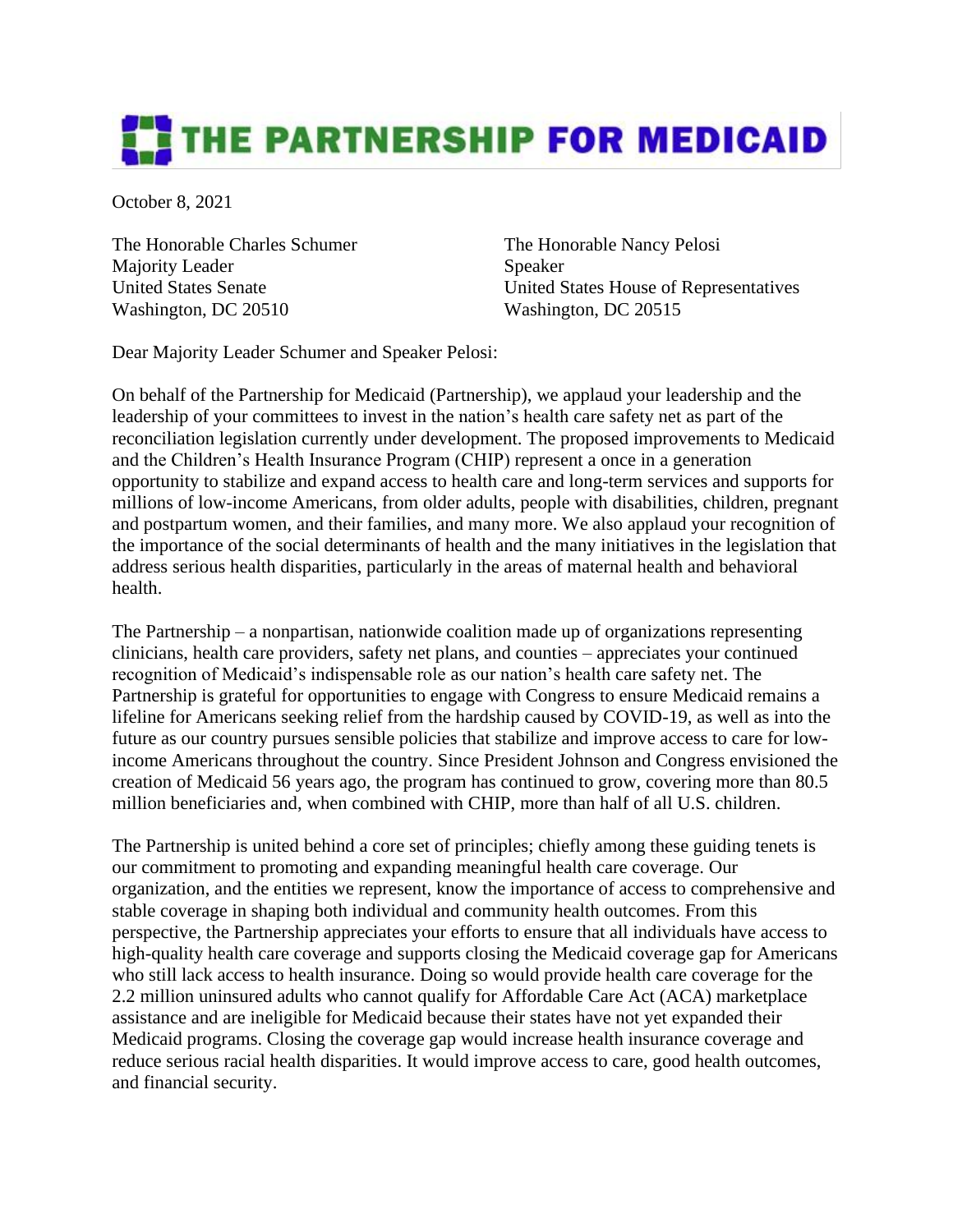As a coalition committed to strengthening Medicaid, we would urge lawmakers to appropriately replicate Medicaid as it operates today should Congress ultimately pursue proposals to create a federal Medicaid look-alike program. Ensuring comprehensive coverage, sustainable financing, effective administration, and achieving health equity would all be critical components of any proposal to close the Medicaid coverage gap.

The Partnership also strongly supports the inclusion of the bicameral Better Care Better Jobs Act to expand and improve access to Medicaid-funded home-and community-based services (HCBS), a chronically under-resourced sector. Currently, there is a direct care workforce crisis that threatens the very infrastructure of HCBS, putting older adults and individuals with disabilities at increased risk of institutionalization and hospitalization. Without funding to stabilize the workforce, HCBS providers nationwide are being forced to discontinue services and turn away referrals due to insufficient staffing. An increased investment in the HCBS program will enable state Medicaid programs to support access to care for the more than 800,000 individuals with disabilities and older adults who remain on long waiting lists for services across the country and provide HCBS providers, severely strained by the pandemic, with the funds they need to sustain their services and provide direct care workers with competitive wages, additional training, and more opportunities for professional advancement. Together with the provisions to make Medicaid's Money Follows the Person program and the Protection Against Spousal Impoverishment permanent, these measures will empower millions of Americans with significant care needs to live with greater dignity and independence in their own homes and communities. We urge you to find a way to fund this effort at the maximum level possible to fully realize the promise and potential of the Better Care Better Jobs Act and to meet the future care needs of the country's rapidly rising number of older adults.

We also support a comprehensive approach to stabilizing health coverage for millions of lowincome children. Specifically, we support the initiative to permanently authorize CHIP and the bipartisan proposal to provide one year of continuous eligibility for children covered by Medicaid and CHIP. Children are the largest group of people covered by Medicaid and CHIP, and CHIP has served as an essential source of children's coverage, ensuring access to highquality, affordable, and appropriate health care for children for nearly 25 years. Unlike Medicare and Medicaid, however, CHIP's funding must be periodically renewed, a process which has caused unnecessary instability and uncertainty for the program during funding cliffs. Consistent access to health care improves children's health and well-being, and results in more efficient health care spending over the long-term as we set children on a path to lifelong health.

Similarly, we strongly support the bipartisan initiative to permanently ensure that all pregnant women on Medicaid and CHIP retain their health coverage during the critical first year postpartum, as well as the additional public health investments included in the bill to reduce inequities in maternal health outcomes, strengthen the maternal health workforce, and improve new mothers' mental health. Given our country's position on the top tier of global health, we have an unacceptably high maternal mortality rate. Data from the Centers for Disease Control and Prevention shows that this situation has deteriorated in recent years, especially among Black women, who have the highest maternal mortality rate of any group in the country. Medicaid covers nearly half of all births in the nation, and 65 percent of births to Black mothers, yet half of all uninsured new mothers report losing Medicaid after their pregnancies. Ensuring access to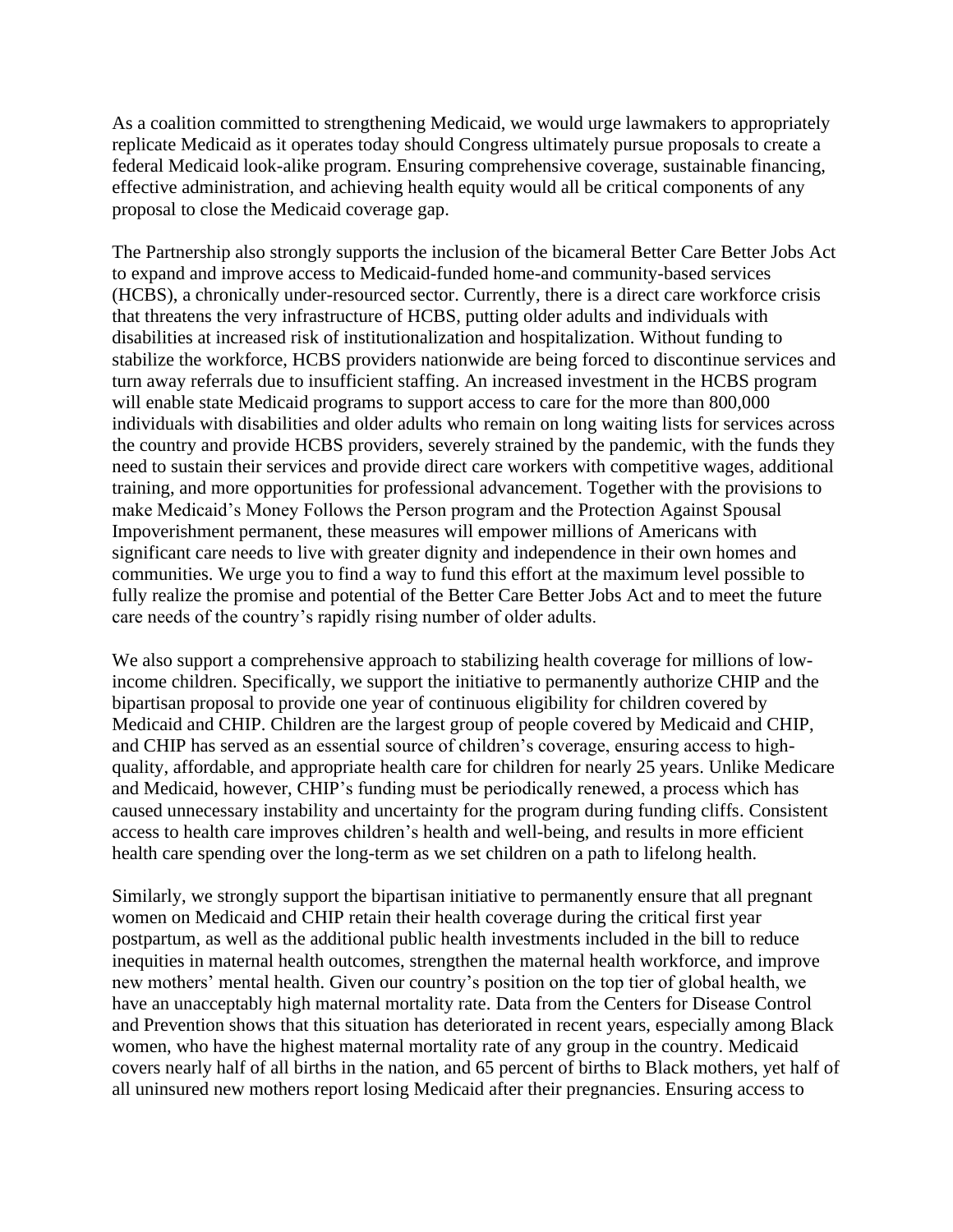Medicaid and CHIP throughout the first year postpartum on a permanent basis will stabilize access to health care for new mothers and their children while reducing serious health inequities. We are deeply grateful for the temporary extension of postpartum Medicaid coverage as a state plan option enacted in the American Rescue Plan Act, and now urge Congress to build upon this excellent start and ensure postpartum Medicaid coverage on a permanent basis.

In addition, we support inclusion of the bipartisan, bicameral measure to provide inmates the opportunity to enroll in Medicaid during the 30-day pre-release period. More than half of people in the criminal justice system have a mental health condition. Of those with serious mental health conditions, approximately 75 percent also have a co-occurring substance use disorder. Successful reentry into the community requires timely access to addiction, mental health, and other healthrelated services before release. Providing Medicaid eligibility for incarcerated individuals prior to their release helps reduce recidivism, curb overdose deaths, and promote the health care needs of individuals transitioning back into communities.

Together, these measures represent historic investments in the nation's health care system for millions of low-income Americans. We remain deeply grateful for your leadership and efforts to advance these improvements. If you have questions or seek any additional information, please contact Jonathan Westin at the Jewish Federations of North America, First Co-Chair of the Partnership for Medicaid at Jonathan.Westin@jewishfederations.org or [partnershipformedicaid@gmail.com.](mailto:partnershipformedicaid@gmail.com)

We look forward to working with you to advance these and other policies to strengthen the Medicaid program this Congress.

Sincerely,

American Academy of Family Physicians American Academy of Pediatrics American College of Obstetricians and Gynecologists American Dental Education Association American Network of Community Options & Resources (ANCOR) America's Essential Hospitals Association of Clinicians for the Underserved Association for Community Affiliated Plans Catholic Health Association of the United States Children's Hospital Association Easterseals The Jewish Federations of North America Medicaid Health Plans of America National Association of Counties National Association of Pediatric Nurse Practitioners National Association of Rural Health Clinics National Health Care for the Homeless Council National Hispanic Medical Association National Rural Health Association